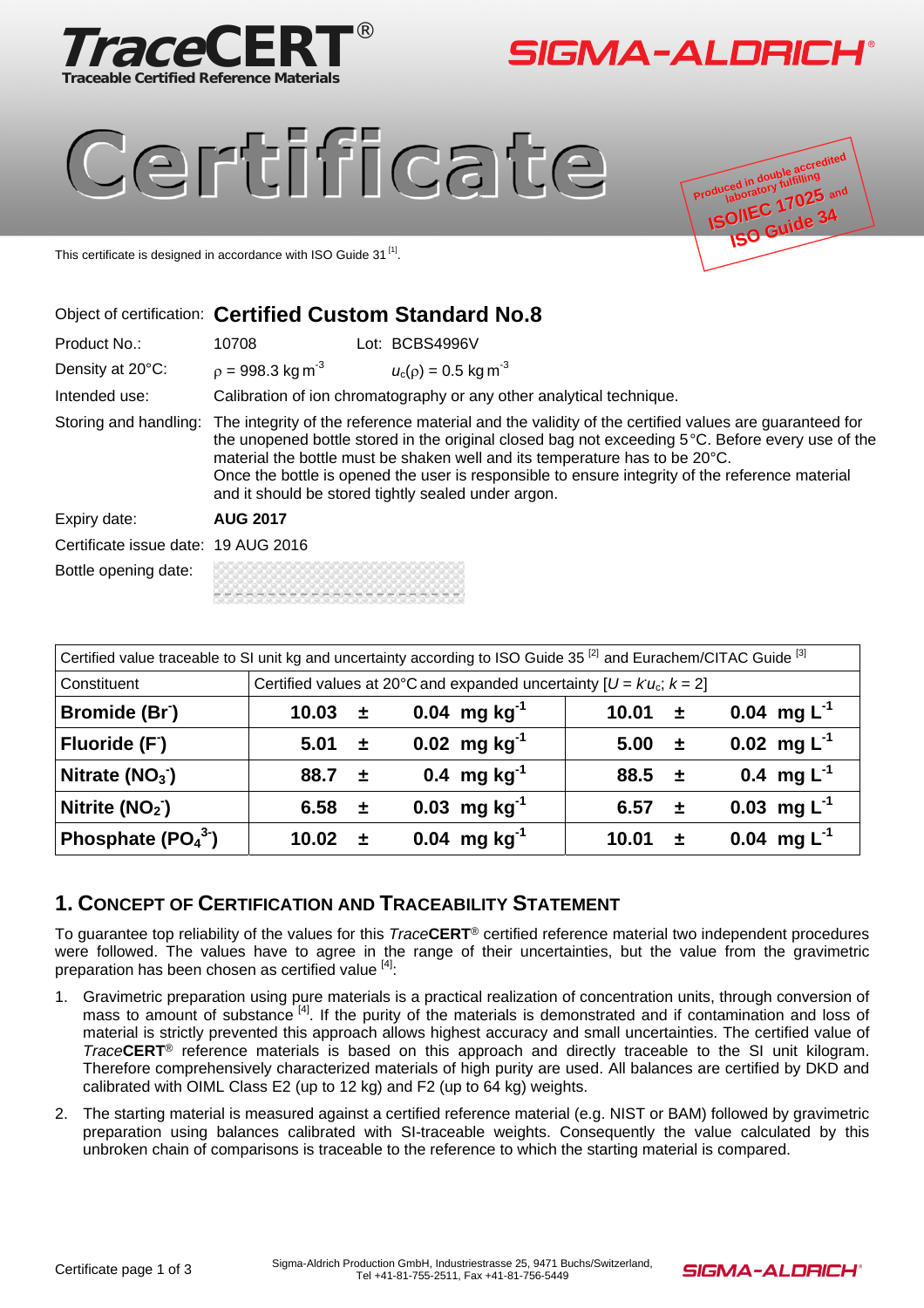## **2. CONTENT OF STARTING MATERIALS**

For high purity materials ( $P > 99.9\%$ ) the most appropriate way of purity determination is to quantify the impurities ( $w_i$ ) and to subtract the sum from 100%. Impurities below the detection limit are considered with a contribution of half of the detection limit (DL<sub>j</sub>).

$$
P = 100\% - \sum_{i} w_i - \sum_{j} \left(\frac{DL_j}{2}\right)
$$

Water containing materials were dried to absolute dryness by individual drying conditions (up to 600°C). When drying is impossible due to decomposition water was determined by high-precision KF-titration.

#### **3. TRACEABILITY MEASUREMENTS**

Only internationally accepted reference materials e.g. from NIST (USA) or BAM (Germany) have been carefully selected to provide the basis for traceability to the SI unit Mole. To underpin the certified gravimetric value all traceability measurements are performed with the most accurate and precise analytical technique available. Therefore titrimetry measurement series are applied whenever possible (corrected for trace impurities). When no titrimetric technique is available, the traceability measurements are performed with another analytical technique, e.g. ICP-OES or AAS.

| <b>Constituent</b>         | <b>Starting material</b>         | Reference                               | Method                  |
|----------------------------|----------------------------------|-----------------------------------------|-------------------------|
| Bromide (Br <sup>-</sup> ) | NaBr                             | NIST SRM 999                            | Argentometric titration |
| Fluoride (F)               | <b>NaF</b>                       | <b>NIST SRM 3183</b>                    | Ion chromatography      |
| Nitrate $(NO3)$            | NaNO <sub>3</sub>                | <b>NIST SRM 3185</b>                    | Ion chromatography      |
| Nitrite $(NO2)$            | NaNO <sub>2</sub>                | NIST SRM 83                             | <b>Redox titration</b>  |
| Phosphate $(PO43)$         | Na <sub>2</sub> HPO <sub>4</sub> | NIST SRM 194 and NIST<br><b>SRM 200</b> | lon chromatography      |

Reference and applied technique used for traceability measurements of the starting material:

## **4. STORING BEHAVIOR**

The storage behavior of standard solutions is of greatest importance with regard to the certified value. Therefore the two most important effects were investigated by in-depth studies in a cooperation with EMPA, St. Gallen:

1. The leach out of trace impurities from HD-PE bottles was determined with HR-ICP-MS after leaching the bottles with 2% nitric acid. Maximum contamination levels were found in the ng  $L^{-1}$  level for 12 elements.

2. To avoid significant loss of mass through transpiration the bottle is delivered in aluminum coated bags. After the bottle has been removed from the bag, transpiration will occur at an accelerated rate (see figure). We highly recommend not to open the bag until the solution is needed. Once the bottle is opened the solution should be stored at reduced temperature (4°C) to reduce transpiration.

Transpiration through 100 mL HD-PE bottles



SIGMA-ALDRICH®